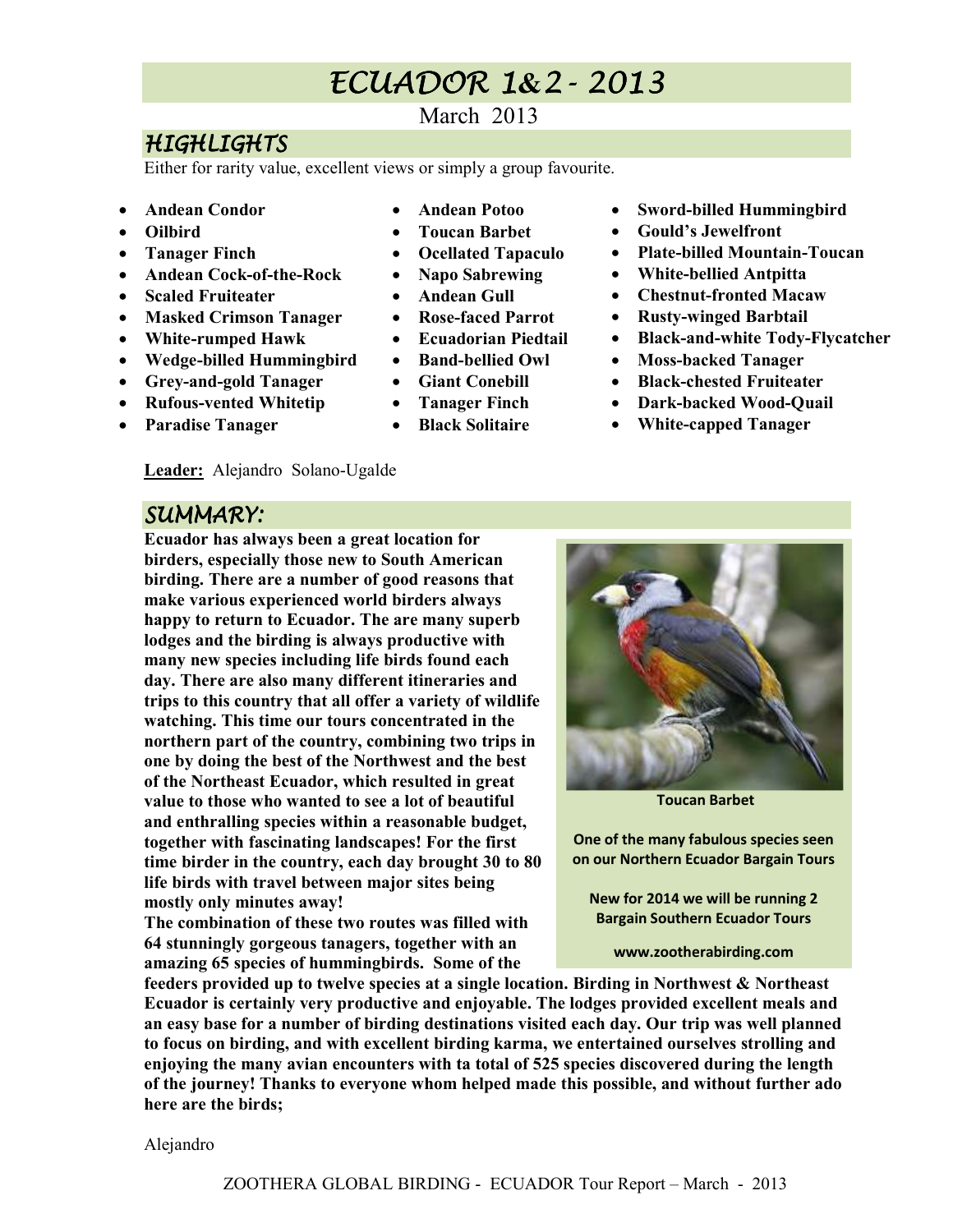# **BIRDLIST FOR ECUADOR 2013**

**Key to the records column:** 

|                  | <b>SPECIES</b>              | H:heard, 1: seen on first trip; The Northwest, 2: seen on second trip; The Northeast. B: seen on both trips.<br><b>SCIENTIFIC NAME</b> |                |
|------------------|-----------------------------|----------------------------------------------------------------------------------------------------------------------------------------|----------------|
| $\mathbf{1}$     | Little Tinamou              | Crypturellus soui                                                                                                                      | H              |
| $\overline{c}$   | <b>Torrent Duck</b>         | Merganetta armata                                                                                                                      | $\overline{2}$ |
| $\overline{3}$   | Andean Teal                 | Anas andium                                                                                                                            | B              |
| $\overline{4}$   | Yellow-billed Pintail       | Anas georgica                                                                                                                          | $\bf{B}$       |
| 5                | <b>Ruddy Duck</b>           | Oxyura ferruginea                                                                                                                      | $\mathbf{1}$   |
| 6                | Sickle-winged Guan          | Chamaepetes goudotii                                                                                                                   | 1              |
| $\boldsymbol{7}$ | Andean Guan                 | Penelope montagnii                                                                                                                     | B              |
| $8\,$            | Speckled Chachalaca         | Ortalis guttata                                                                                                                        | $\overline{2}$ |
| 9                | Rufous-fronted Wood-Quail   | Odontophorus erythrops                                                                                                                 | H1             |
| 10               | Dark-backed Wood-Quail      | Odontophorus melanonotus                                                                                                               | 1              |
| 11               | Rufous-breasted Wood-Quail  | Odontophorus speciosus                                                                                                                 | H2             |
| 12               | Silvery Grebe               | Podiceps occipitalis                                                                                                                   | $\mathbf{1}$   |
| 13               | Neotropic Cormorant         | Phalacrocorax brasilianus                                                                                                              | $\overline{2}$ |
| 14               | Cattle Egret                | <b>Bubulcus</b> ibis                                                                                                                   | $\mathbf{1}$   |
| 15               | <b>Snowy Egret</b>          | Egretta thula                                                                                                                          | $\mathbf{1}$   |
| 16               | Little Blue Heron           | $\overline{E}$ gretta caerulea                                                                                                         | $\mathbf{1}$   |
| 17               | <b>Black-faced Ibis</b>     | Theristicus melanopis                                                                                                                  | 1              |
| 18               | <b>Turkey Vulture</b>       | Cathartes aura                                                                                                                         | $\bf{B}$       |
| 19               | <b>Black Vulture</b>        | Coragyps atratus                                                                                                                       | B              |
| 20               | Andean Condor               | Vultur gryphus                                                                                                                         | $\mathbf{1}$   |
| 21               | Hook-billed Kite            | Chondrohierax uncinatus                                                                                                                | $\mathbf{1}$   |
| 22               | Gray-headed Kite            | Leptodon cayanensis                                                                                                                    | H1             |
| 23               | Swallow-tailed Kite         | Elanoides forficatus                                                                                                                   | B              |
| 24               | Plumbeous Kite              | Ictinia plumbea                                                                                                                        | 1              |
| 25               | Sharp-shinned Hawk          | Accipiter ventralis                                                                                                                    | $\bf{B}$       |
| 26               | <b>Barred Hawk</b>          | Leucopternis princeps                                                                                                                  | $\overline{2}$ |
| 27               | Black-chested Buzzard-Eagle | Geranoaetus melanoleucus                                                                                                               | 1              |
| 28               | Harris's Hawk               | Parabuteo unicinctus                                                                                                                   | $\overline{2}$ |
| 29               | Roadside Hawk               | <b>Buteo</b> magnirostris                                                                                                              | $\bf{B}$       |
| 30               | Broad-winged Hawk           | <b>Buteo platypterus</b>                                                                                                               | $\overline{2}$ |
| 31               | White-rumped Hawk           | <b>Buteo leucorrhous</b>                                                                                                               | 1              |
| 32               | Variable Hawk               | Buteo polyosoma                                                                                                                        | $\bf{B}$       |
| 33               | Laughing Falcon             | Herpetotheres cachinnans                                                                                                               | H1             |
| 34               | <b>Barred Forest-Falcon</b> | Micrastur ruficollis                                                                                                                   | H              |
| 35               | Carunculated Caracara       | Phalcoboenus carunculatus                                                                                                              | $\mathbf{1}$   |
| 36               | American Kestrel            | Falco sparverius                                                                                                                       | $\bf{B}$       |
| 37               | Merlin                      | Falco columbarius                                                                                                                      | $\overline{2}$ |
| 38               | Aplomado Falcon             | Falco femoralis                                                                                                                        | $\mathbf{1}$   |
| 39               | Peregrine Falcon            | Falco peregrinus                                                                                                                       | $\mathbf{1}$   |
| 40               | Common Gallinule            | Gallinula chloropus                                                                                                                    | $\mathbf{B}$   |
| 41               | Southern Lapwing            | Vanellus chilensis                                                                                                                     | $\overline{2}$ |
| 42               | Andean Lapwing              | Vanellus resplendens                                                                                                                   | $\mathbf{1}$   |
| 43               | Spotted Sandpiper           | Actitis macularia                                                                                                                      | $\, {\bf B}$   |
| 44               | Andean Gull                 | Larus serranus                                                                                                                         | 1              |
| 45               | Common Ground-Dove          | Columbina passerina                                                                                                                    | $\overline{2}$ |
| 46               | Croaking Ground-Dove        | Columbina cruziana                                                                                                                     | $\overline{2}$ |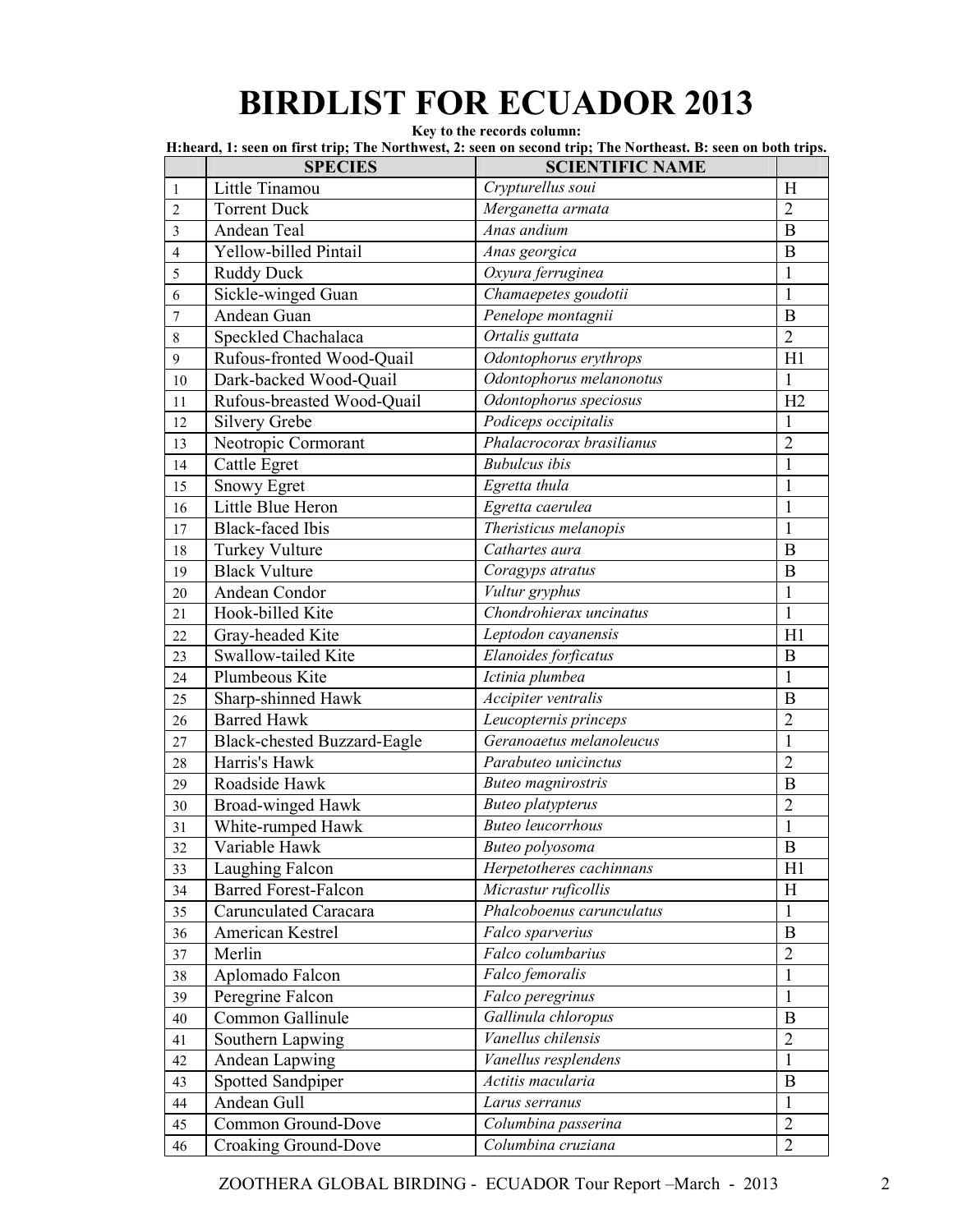| 47       | <b>Black-winged Ground-Dove</b>                   | Metriopelia melanoptera                          | $\mathbf{1}$            |
|----------|---------------------------------------------------|--------------------------------------------------|-------------------------|
| 48       | Rock Pigeon                                       | Columba livia                                    | B                       |
| 49       | Scaled Pigeon                                     | Columba speciosa                                 | H2                      |
| 50       | <b>Band-tailed Pigeon</b>                         | Columba fasciata                                 | $\boldsymbol{B}$        |
| 51       | Pale-vented Pigeon                                | Columba cayennensis                              | $\mathbf{1}$            |
| 52       | Plumbeous Pigeon                                  | Columba plumbea                                  | $\bf{B}$                |
| 53       | Ruddy Pigeon                                      | Columba subvinacea                               | B                       |
| 54       | <b>Eared Dove</b>                                 | Zenaida auriculata                               | B                       |
| 55       | White-tipped Dove                                 | Leptotila verreauxi                              | B                       |
| 56       | <b>Chestnut-fronted Macaw</b>                     | Ara severa                                       | $\overline{2}$          |
| 57       | White-eyed Parakeet                               | Aratinga leucophthalmus                          | $\overline{2}$          |
| 58       | Maroon-tailed Parakeet                            | Pyrrhura melanura                                | $\boldsymbol{B}$        |
| 59       | Pacific Parrotlet                                 | Forpus coelestis                                 | $\mathbf{1}$            |
| 60       | <b>Blue-fronted Parrotlet</b>                     | Touit dilectissima                               | $\mathbf{1}$            |
| 61       | Spot-winged Parrotlet                             | Touit stictoptera                                | $\overline{c}$          |
| 62       | Rose-faced Parrot                                 | Pionopsitta pulchra                              | $\mathbf{1}$            |
| 63       | <b>Blue-headed Parrot</b>                         | Pionus menstruus                                 | $\mathbf{1}$            |
| 64       | Red-billed Parrot                                 | Pionus sordidus                                  | B                       |
| 65       | Speckled-faced Parrot                             | Pionus seniloides                                | $\overline{2}$          |
| 66       | <b>Bronze-winged Parrot</b>                       | Pionus chalcopterus                              | $\mathbf{1}$            |
| 67       | Scaly-naped Parrot                                | Amazona mercenaria                               | B                       |
| 68       | <b>Mealy Parrot</b>                               | Amazona farinosa                                 | $\mathbf{1}$            |
| 69       | Little Cuckoo                                     | Piaya minuta                                     | $\overline{2}$          |
| 70       | Squirrel Cuckoo                                   | Piaya cayana                                     | $\bf{B}$                |
| 71       | Smooth-billed Ani                                 | Crotophaga ani                                   | B                       |
| 72       | Colombian Screech-Owl                             | Otus ingens                                      | H1                      |
| 73       | Band-bellied Owl                                  | Pulsatrix melanota                               | $\overline{2}$          |
| 74       | Mottled Owl                                       | Strix virgata                                    | $\mathbf{1}$            |
| 75       | Black-and-white Owl                               | Strix nigrolineata                               | $\overline{2}$          |
| 76       | <b>Black-banded Owl</b>                           | Strix huhula                                     | $\overline{2}$          |
| 77       | Cloud-forest Pygmy-Owl                            | Glaucidium nubicola                              | H1                      |
| 78       | Andean Pygmy-Owl                                  | Glaucidium jardinii                              | $\mathbf{1}$            |
| 79       | Oilbird                                           | Steatornis caripensis                            | $\mathbf{1}$            |
| $80\,$   | Andean Potoo                                      | Nyctibius maculosus                              | $\overline{2}$          |
| 81       | Rufous-bellied Nighthawk                          | Lurocalis rufiventris                            | $\overline{2}$          |
| 82       | Pauraque                                          | Nyctidromus albicollis                           | H2                      |
| 83       | Lyre-tailed Nightjar                              | Uropsalis lyra                                   | 1                       |
| 84       | Spot-fronted Swift                                | Cypseloides cherriei                             | $\mathbf{1}$            |
| 85       | White-chinned Swift                               | Cypseloides cryptus                              | $\overline{2}$          |
| 86       | Chestnut-collared Swift                           | Cypseloides rutilus                              | $\bf{B}$                |
| 87       | White-collared Swift                              | Streptoprocne zonaris<br>Chaetura cinereiventris | $\bf{B}$<br>$\mathbf B$ |
| 88       | Gray-rumped Swift                                 |                                                  | $\overline{2}$          |
| 89       | White-tipped Swift<br>Lesser Swallow-tailed Swift | Aeronautes montivagus                            | $\mathbf{1}$            |
| 90<br>91 | White-necked Jacobin                              | Panyptila cayennensis<br>Florisuga mellivora     | B                       |
|          | Rufous-breasted Hermit                            | Glaucis hirsuta                                  | $\overline{2}$          |
| 92<br>93 | White-whiskered Hermit                            | Phaethornis yaruqui                              | $\mathbf{1}$            |
|          | Green Hermit                                      | Phaethornis guy                                  | $\overline{2}$          |
| 94<br>95 | Tawny-bellied Hermit                              | Phaethornis syrmatophorus                        | $\mathbf{1}$            |
| 96       | Green-fronted Lancebill                           | Doryfera ludovicae                               | $\mathbf{1}$            |
| 97       | <b>Blue-fronted Lancebill</b>                     | Doryfera johannae                                | $\overline{2}$          |
| 98       | Wedge-billed Hummingbird                          | Schistes geoffroyi                               | $\mathbf{1}$            |
|          |                                                   |                                                  |                         |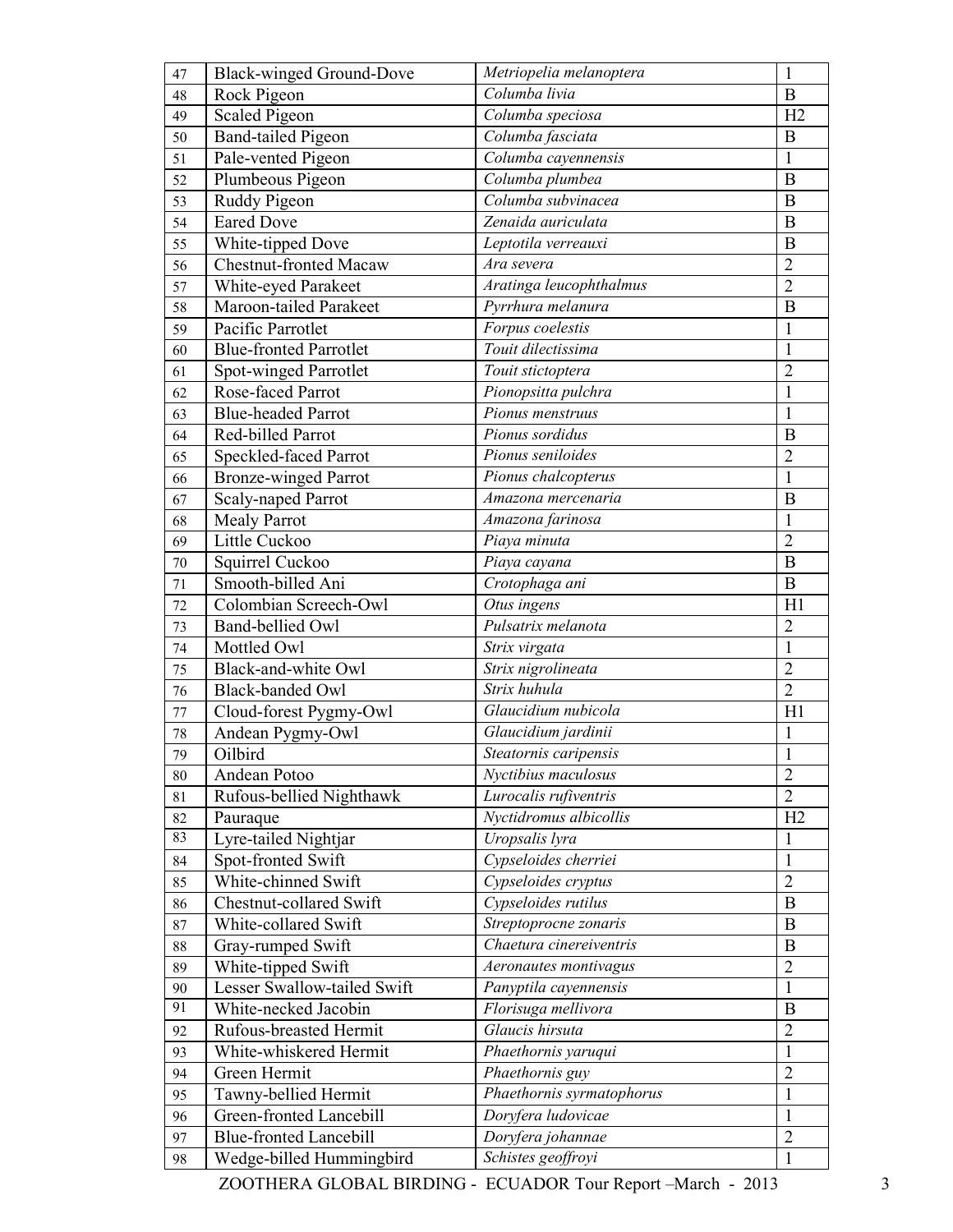| 99  | <b>Brown Violetear</b>          | Colibri delphinae            | $\bf{B}$       |
|-----|---------------------------------|------------------------------|----------------|
| 100 | Green Violetear                 | Colibri thalassinus          | B              |
| 101 | Sparkling Violetear             | Colibri coruscans            | B              |
| 102 | Purple-crowned Fairy            | Heliothryx barroti           | $\mathbf{1}$   |
| 103 | Gorgeted Sunangel               | Heliangelus strophianus      | $\mathbf{1}$   |
| 104 | Tourmaline Sunangel             | Heliangelus exortis          | $\overline{2}$ |
| 105 | Wire-crested Thorntail          | Popelairia popelairii        | $\overline{2}$ |
| 106 | Green Thorntail                 | Popelairia conversii         | $\mathbf{1}$   |
| 107 | Ecuadorian Piedtail             | Phlogophilus hemileucurus    | $\mathbf{1}$   |
| 108 | Speckled Hummingbird            | Adelomyia melanogenys        | B              |
| 109 | Long-tailed Sylph               | Aglaiocercus kingi           | $\overline{2}$ |
| 110 | Violet-tailed Sylph             | Aglaiocercus coelestis       | $\mathbf{1}$   |
| 111 | Ecuadorian Hillstar             | Oreotrochilus chimborazo     | $\mathbf{1}$   |
| 112 | <b>Black-tailed Trainbearer</b> | Lesbia victoriae             | B              |
| 113 | <b>Blue-mantled Thornbill</b>   | Chalcostigma stanleyi        | $\overline{2}$ |
| 114 | Tyrian Metaltail                | Metallura tyrianthina        | B              |
| 115 | Viridian Metaltail              | Metallura williami           | $\overline{2}$ |
| 116 | <b>Glowing Puffleg</b>          | Eriocnemis vestitus          | $\overline{2}$ |
| 117 | Sapphire-vented Puffleg         | Eriocnemis luciani           | $\mathbf{1}$   |
| 118 | Shining Sunbeam                 | Aglaeactis cupripennis       | $\mathbf{1}$   |
| 119 | Bronzy Inca                     | Coeligena coeligena          | $\overline{2}$ |
| 120 | <b>Brown</b> Inca               | Coeligena wilsoni            | $\mathbf{1}$   |
| 121 | Collared Inca                   | Coeligena torquata           | B              |
| 122 | <b>Buff-winged Starfrontlet</b> | Coeligena lutetiae           | $\overline{2}$ |
| 123 | Mountain Velvetbreast           | Lafresnaya lafresnayi        | $\overline{2}$ |
| 124 | Sword-billed Hummingbird        | Ensifera ensifera            | $\bf{B}$       |
| 125 | <b>Great Sapphirewing</b>       | Pterophanes cyanopterus      | $\overline{2}$ |
| 126 | Buff-tailed Coronet             | Boissonneaua flavescens      | B              |
| 127 | Chestnut-breasted Coronet       | Boissonneaua matthewsii      | $\overline{2}$ |
| 128 | Velvet-purple Coronet           | Boissonneaua jardini         | $\mathbf{1}$   |
| 129 | <b>Booted Racket-tail</b>       | Ocreatus underwoodii         | $\bf{B}$       |
| 130 | White-tailed Hillstar           | Urochroa bougueri            | B              |
| 131 | Purple-bibbed Whitetip          | Urosticte benjamini          | 1              |
| 132 | Rufous-vented Whitetip          | Urosticte ruficrissa         | $\overline{2}$ |
| 133 | <b>Black-throated Brilliant</b> | Heliodoxa schreibersii       | $\overline{2}$ |
| 134 | Gould's Jewelfront              | Heliodoxa aurescens          | $\overline{2}$ |
| 135 | Fawn-breasted Brilliant         | Heliodoxa rubinoides         | B              |
| 136 | Green-crowned Brilliant         | Heliodoxa jacula             | $\mathbf{1}$   |
| 137 | <b>Empress Brilliant</b>        | Heliodoxa imperatrix         | $\mathbf{1}$   |
| 138 | Violet-fronted Brilliant        | Heliodoxa leadbeateri        | $\overline{c}$ |
| 139 | Giant Hummingbird               | Patagona gigas               | $\mathbf{1}$   |
| 140 | Purple-collared Woodstar        | Myrtis fanny                 | $\overline{2}$ |
| 141 | White-bellied Woodstar          | Chaetocercus mulsant         | B              |
| 142 | Gorgeted Woodstar               | Chaetocercus heliodor        | $\overline{2}$ |
| 143 | Purple-throated Woodstar        | Calliphlox mitchellii        | $\mathbf{1}$   |
| 144 | Western Emerald                 | Chlorostilbon melanorhynchus | $\mathbf{1}$   |
| 145 | Violet-headed Hummingbird       | Klais guimeti                | $\overline{c}$ |
| 146 | Napo Sabrewing                  | Campylopterus villaviscensio | $\overline{2}$ |
| 147 | Green-crowned Woodnymph         | Thalurania fannyi            | $\mathbf{1}$   |
| 148 | Fork-tailed Woodnymph           | Thalurania furcata           | $\overline{2}$ |
| 149 | Many-spotted Hummingbird        | Taphrospilus hypostictus     | $\overline{2}$ |
| 150 | Rufous-tailed Hummingbird       | Amazilia tzacatl             | $\mathbf{1}$   |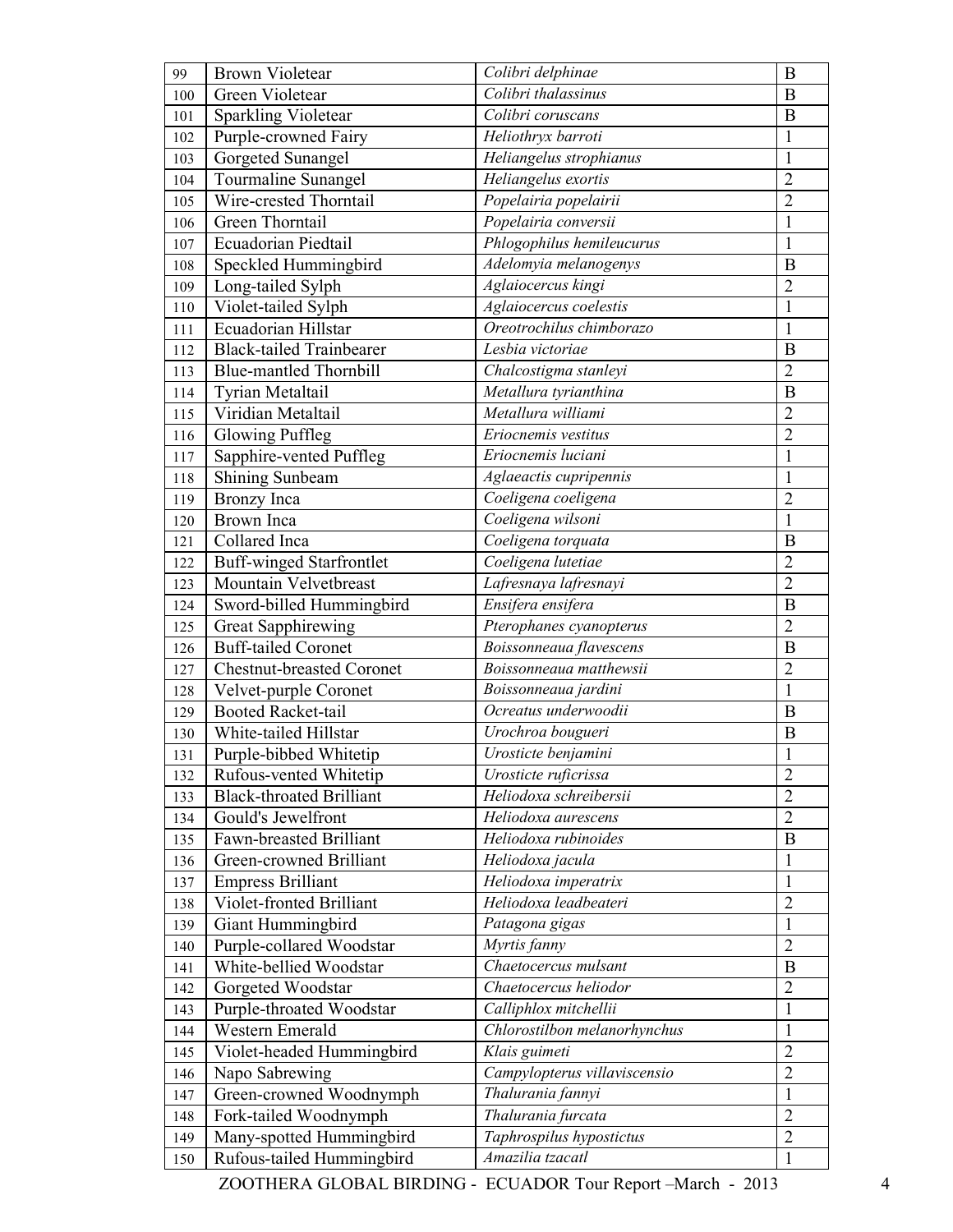| 151        | Andean Emerald                                           | Amazilia franciae                 | 1                              |
|------------|----------------------------------------------------------|-----------------------------------|--------------------------------|
| 152        | Purple-chested Hummingbird                               | Amazilia rosenbergi               | 1                              |
| 153        | Golden-tailed Sapphire                                   | Chrysuronia oenone                | $\overline{2}$                 |
| 154        | Violet-bellied Hummingbird                               | Damophila julie                   | $\mathbf{1}$                   |
| 155        | <b>Blue-headed Sapphire</b>                              | Hylocharis grayi                  | $\overline{2}$                 |
| 156        | Golden-headed Quetzal                                    | Pharomachrus auriceps             | B                              |
| 157        | <b>Crested Quetzal</b>                                   | Pharomachrus antisianus           | $\overline{2}$                 |
| 158        | <b>Blue-tailed Trogon</b>                                | Trogon comptus                    | $\mathbf{1}$                   |
| 159        | White-tailed Trogon                                      | Trogon chionurus                  | 1                              |
| 160        | Green-backed Trogon                                      | Trogon viridis                    | $\overline{2}$                 |
| 161        | <b>Collared Trogon</b>                                   | Trogon collaris                   | $\mathbf{1}$                   |
| 162        | Masked Trogon                                            | Trogon personatus                 | B                              |
| 163        | Ringed Kingfisher                                        | Megaceryle torquata               | $\mathbf{1}$                   |
| 164        | <b>Broad-billed</b> Motmot                               | Electron platyrhynchum            | $\mathbf{1}$                   |
| 165        | <b>Rufous Motmot</b>                                     | Baryphthengus martii              | H1                             |
| 166        | Andean Motmot                                            | Momotus aequatorialis             | $\overline{2}$                 |
| 167        | Rufous-tailed Jacamar                                    | Galbula ruficauda                 | $\mathbf{1}$                   |
| 168        | Coppery-chested Jacamar                                  | Galbula pastazae                  | H2                             |
| 169        | White-faced Nunbird                                      | Hapaloptila castanea              | 1                              |
| 170        | Orange-fronted Barbet                                    | Capito squamatus                  | $\mathbf{1}$                   |
| 171        | Gilded Barbet                                            | Capito auratus                    | $\overline{2}$                 |
| 172        | Red-headed Barbet                                        | Eubucco bourcierii                | B                              |
| 173        | Toucan Barbet                                            | Semnornis ramphastinus            | 1                              |
| 174        | <b>Black-mandibled Toucan</b>                            | Ramphastos ambiguus               | $\overline{2}$                 |
| 175        | Choco Toucan                                             | Ramphastos brevis                 | $\mathbf{1}$                   |
| 176        | Channel-billed Toucan                                    | Ramphastos vitellinus             | $\overline{2}$                 |
| 177        | <b>Emerald Toucanet</b>                                  | Aulacorhynchus prasinus           | $\overline{2}$                 |
| 178        | Chestnut-tipped Toucanet                                 | Aulacorhynchus derbianus          | $\overline{2}$                 |
| 179        | Crimson-rumped Toucanet                                  | Aulacorhynchus haematopygus       | $\mathbf{1}$                   |
| 180        | Gray-breasted Mountain-Toucan                            | Andigena hypoglauca               | $\overline{2}$                 |
| 181        | Plate-billed Mountain-Toucan                             | Andigena laminirostris            | $\mathbf{1}$                   |
| 182        | Black-billed Mountain-Toucan                             | Andigena nigrirostris             | $\overline{2}$                 |
| 183        | Golden-collared Toucanet                                 | Selenidera reinwardtii            | $\overline{c}$                 |
| 184        | Collared Araçari                                         | Pteroglossus erythropygius        | $\mathbf{1}$                   |
| 185        | Many-banded Araçari                                      | Pteroglossus pluricinctus         | $\overline{2}$                 |
| 186        | Lafresnaye's Piculet                                     | Picumnus lafresnayi               | $\overline{2}$                 |
| 187        | Olivaceous Piculet                                       | Picumnus olivaceus                | $\mathbf{1}$                   |
| 188        | Yellow-tufted Woodpecker                                 | Melanerpes cruentatus             | $\overline{2}$                 |
| 189        | Black-cheeked Woodpecker                                 | Melanerpes pucherani              | $\mathbf{1}$                   |
|            | Smoky-brown Woodpecker                                   | Veniliornis fumigatus             | $\mathbf{1}$                   |
| 190<br>191 | Yellow-vented Woodpecker                                 | Veniliornis dignus                | $\overline{2}$                 |
|            | Bar-bellied Woodpecker                                   | Veniliornis nigriceps             | $\overline{2}$                 |
| 192        | Golden-olive Woodpecker                                  | Piculusrubiginosus                | B                              |
| 193<br>194 | Crimson-mantled Woodpecker                               | Piculus rivolii                   | $\bf{B}$                       |
|            | Cinnamon Woodpecker                                      | Celeus loricatus                  | H1                             |
| 195        | Lineated Woodpecker                                      | Dryocopus lineatus                | B                              |
| 196        |                                                          | Campephilus pollens               |                                |
| 197        | Powerful Woodpecker                                      | Campephilus melanoleucos          | $\mathbf{1}$<br>$\overline{2}$ |
| 198        | Crimson-crested Woodpecker                               | Campephilus gayaquilensis         | $\mathbf{1}$                   |
| 199        | Guayaquil Woodpecker<br><b>Chestnut-winged Cinclodes</b> | Cinclodes fuscus                  | $\mathbf{1}$                   |
| 200        | Stout-billed Cinclodes                                   | $\overline{C}$ inclodes excelsior | B                              |
| 201        | Pale-legged Hornero (Pacific)                            | Furnarius cinnamomeus             | $\mathbf{1}$                   |
| 202        |                                                          |                                   |                                |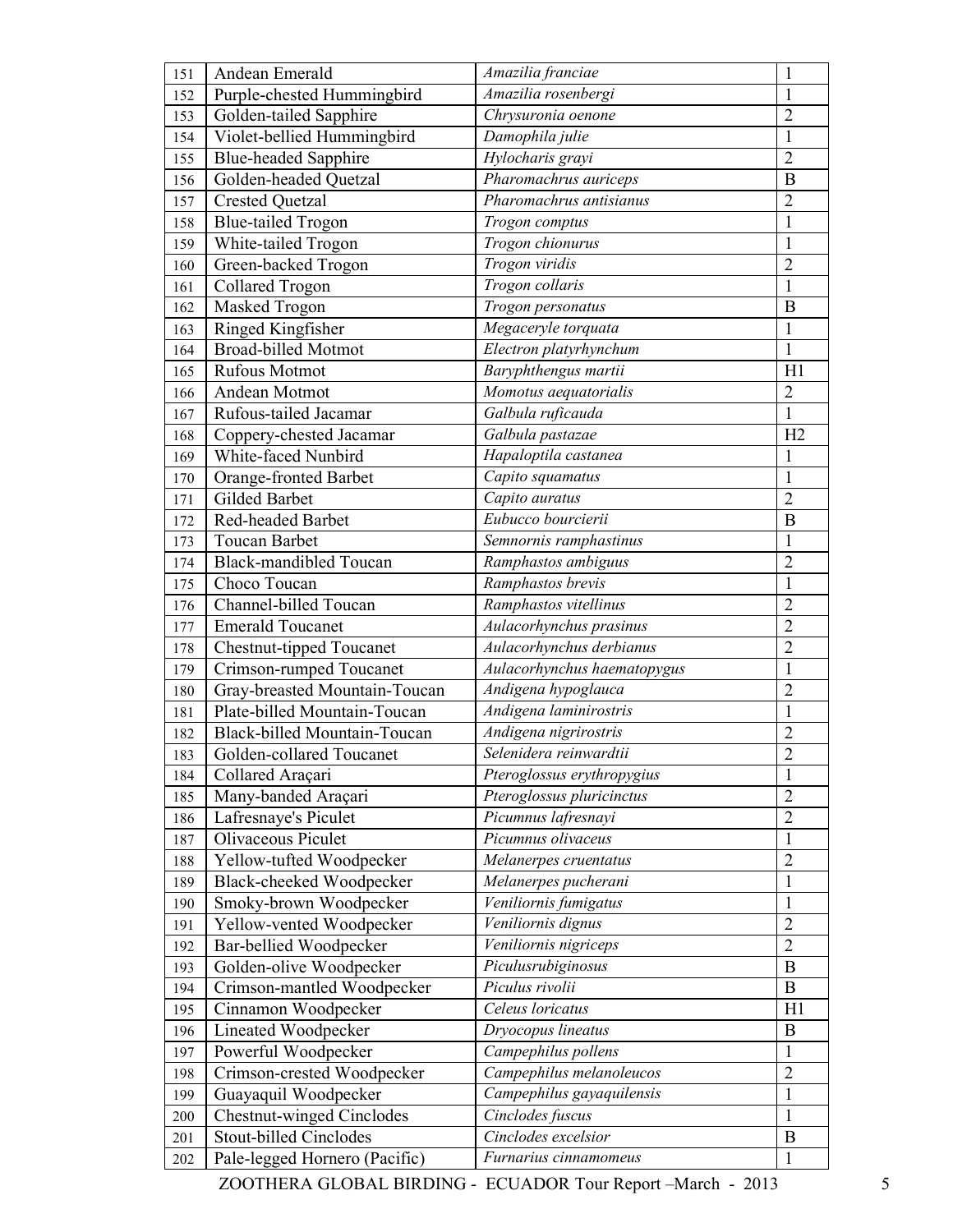| 203 | Andean Tit-Spinetail             | Leptasthenura andicola          | $\overline{2}$   |
|-----|----------------------------------|---------------------------------|------------------|
| 204 | Azara's Spinetail                | Synallaxis azarae               | B                |
| 205 | Dark-breasted Spinetail          | Synallaxis albigularis          | $\overline{2}$   |
| 206 | Rufous Spinetail                 | Synallaxis unirufa              | $\boldsymbol{B}$ |
| 207 | <b>Slaty Spinetail</b>           | Synallaxis brachyura            | $\mathbf{1}$     |
| 208 | Dusky Spinetail                  | Synallaxis moesta               | H2               |
| 209 | Red-faced Spinetail              | Cranioleuca erythrops           | $\mathbf{1}$     |
| 210 | Ash-browed Spinetail             | Cranioleuca curtata             | H2               |
| 211 | Many-striped Canastero           | Asthenes flammulata             | $\boldsymbol{B}$ |
| 212 | White-chinned Thistletail        | Schizoeaca fuliginosa           | $\overline{2}$   |
| 213 | <b>Rusty-winged Barbtail</b>     | Premnornis guttuligera          | $\mathbbm{1}$    |
| 214 | Spotted Barbtail                 | Premnoplex brunnescens          | $\mathbf{1}$     |
| 215 | Pearled Treerunner               | Margarornis squamiger           | B                |
| 216 | Streaked Tuftedcheek             | Pseudocolaptes boissonneautii   | B                |
| 217 | Scaly-throated Foliage-gleaner   | Anabacerthia variegaticeps      | $\mathbf{1}$     |
| 218 | Montane Foliage-gleaner          | Anabacerthia striaticollis      | $\overline{2}$   |
| 219 | Lineated Foliage-gleaner         | Syndactyla subalaris            | H1               |
| 220 | Rufous-tailed Foliage-gleaner    | Philydor ruficaudatus           | $\overline{2}$   |
| 221 | Buff-fronted Foliage-gleaner     | Philydor rufus                  | $\mathbf{1}$     |
| 222 | Uniform Treehunter               | Thripadectes ignobilis          | $\mathbf{1}$     |
| 223 | <b>Black-billed Treehunter</b>   | Thripadectes melanorhynchus     | $\overline{c}$   |
| 224 | <b>Streak-capped Treehunter</b>  | Thripadectes virgaticeps        | $\mathbf{1}$     |
| 225 | Ruddy Foliage-gleaner            | Automolus rubiginosus           | $\mathbf{1}$     |
| 226 | <b>Streaked Xenops</b>           | Xenops rutilans                 | $\overline{2}$   |
| 227 | Plain-brown Woodcreeper          | Dendrocincla fuliginosa         | $\overline{c}$   |
| 228 | Olivaceous Woodcreeper           | Sittasomus griseicapillus       | $\overline{2}$   |
| 229 | Wedge-billed Woodcreeper         | Glyphorynchus spirurus          | $\overline{1}$   |
| 230 | Strong-billed Woodcreeper        | Xiphocolaptes promeropirhynchus | $\mathbf{1}$     |
| 231 | <b>Black-striped Woodcreeper</b> | Xiphorhynchus lachrymosus       | H1               |
| 232 | Spotted Woodcreeper              | Xiphorhynchus erythropygius     | $\mathbf{1}$     |
| 233 | Olive-backed Woodcreeper         | Xiphorhynchus triangularis      | $\overline{2}$   |
| 234 | Streak-headed Woodcreeper        | Lepidocolaptes souleyetii       | H1               |
| 235 | Montane Woodcreeper              | Lepidocolaptes lacrymiger       | $\, {\bf B}$     |
| 236 | Brown-billed Scythebill          | Campylorhamphus pusillus        | 1                |
| 237 | <b>Lined Antshrike</b>           | Thamnophilus tenuepunctatus     | $\overline{2}$   |
| 238 | Western Slaty-Antshrike          | Thamnophilus atrinucha          | $\mathbf{1}$     |
| 239 | Uniform Antshrike                | Thamnophilus unicolor           | $\mathbf{1}$     |
| 240 | Plain Antvireo                   | Dysithamnus mentalis            | $\overline{2}$   |
| 241 | Pacific Antwren                  | Myrmotherula pacifica           | $\mathbf{1}$     |
| 242 | <b>Slaty Antwren</b>             | Myrmotherula schisticolor       | $\mathbf{1}$     |
| 243 | Yellow-breasted Antwren          | Herpsilochmus axillaris         | $\overline{2}$   |
| 244 | Long-tailed Antbird              | Drymophila caudata              | $\overline{2}$   |
| 245 | <b>Blackish Antbird</b>          | Cercomacra nigrescens           | $\overline{2}$   |
| 246 | <b>Black Antbird</b>             | Cercomacra serva                | H2               |
| 247 | White-backed Fire-eye            | Pyriglena leuconota             | H2               |
| 248 | <b>Black-faced Antbird</b>       | Myrmoborus myotherinus          | H2               |
| 249 | Chestnut-backed Antbird          | Myrmeciza exsul                 | $\mathbf{1}$     |
| 250 | Esmeraldas Antbird               | Myrmeciza nigricauda            | H1               |
| 251 | <b>Bicolored Antbird</b>         | Gymnopithys leucaspis           | $\mathbf{1}$     |
| 252 | Scale-backed Antbird             | Hylophylax poecilinota          | H2               |
| 253 | Rufous-breasted Antthrush        | Formicarius rufipectus          | 1                |
| 254 | <b>Barred Antthrush</b>          | Chamaeza mollissima             | H2               |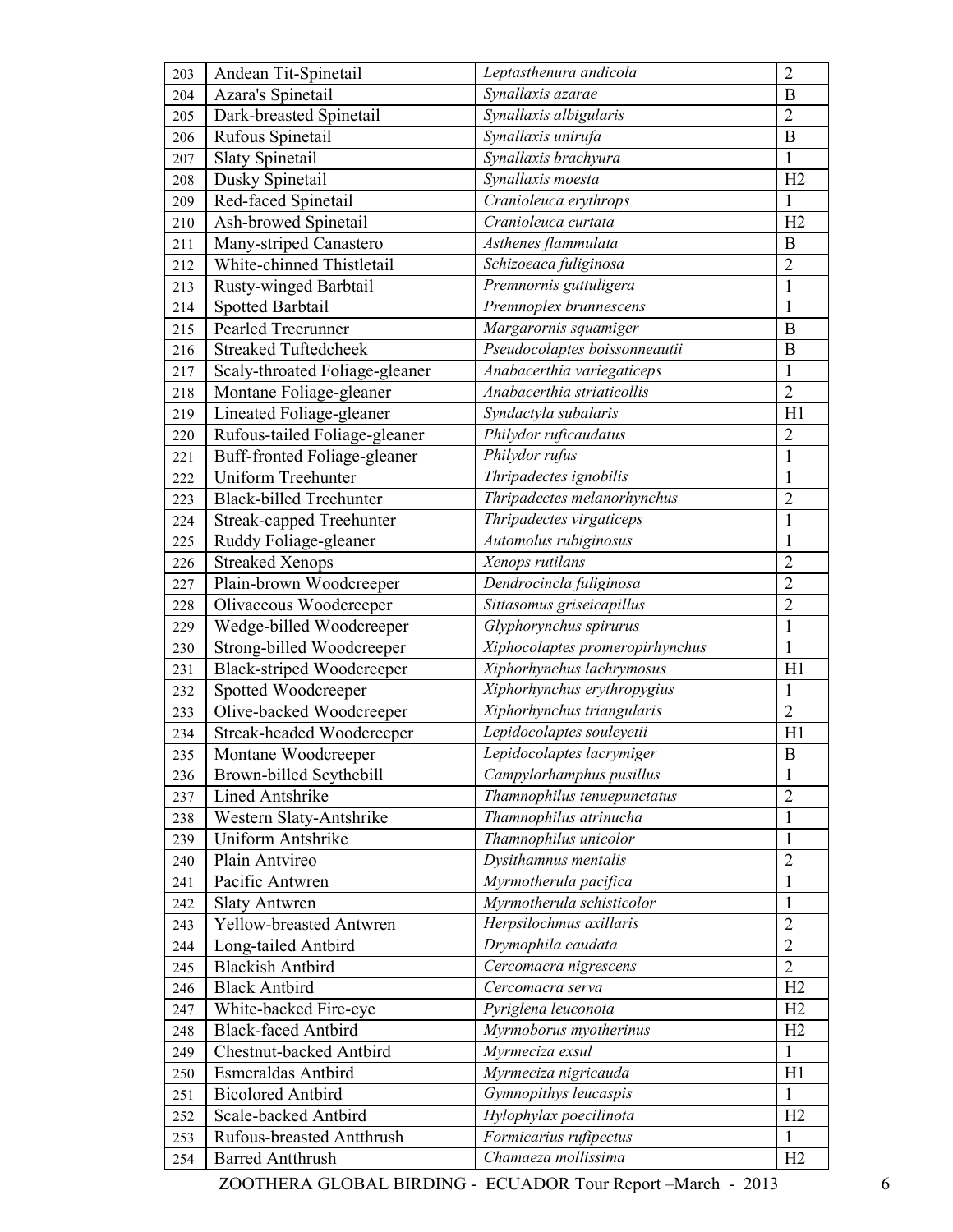| 255 | Moustached Antpitta             | Grallaria alleni                      | H1               |
|-----|---------------------------------|---------------------------------------|------------------|
| 256 | Plain-backed Antpitta           | Grallaria haplonota                   | H2               |
| 257 | Chestnut-crowned Antpitta       | Grallaria ruficapilla                 | $\mathbf B$      |
| 258 | Chestnut-naped Antpitta         | Grallaria nuchalis                    | H2               |
| 259 | Yellow-breasted Antpitta        | Grallaria flavotincta                 | H1               |
| 260 | White-bellied Antpitta          | Grallaria hypoleuca                   | $\overline{2}$   |
| 261 | Rufous Antpitta                 | Grallaria rufula                      | HB               |
| 262 | Tawny Antpitta                  | Grallaria quitensis                   | B                |
| 263 | Ochre-breasted Antpitta         | Grallaricula flavirostris             | $\mathbf{1}$     |
| 264 | Slate-crowned Antpitta          | Grallaricula nana                     | H2               |
| 265 | Ocellated Tapaculo              | Acropternis orthonyx                  | $\mathbf{1}$     |
| 266 | Ash-colored Tapaculo            | Myornis senilis                       | $\mathbf{1}$     |
| 267 | <b>Blackish Tapaculo</b>        | Scytalopus latrans                    | $\mathbf B$      |
| 268 | White-crowned Tapaculo          | Scytalopus atratus                    | H2               |
| 269 | Nariño Tapaculo                 | Scytalopus vicinior                   | 1                |
| 270 | Spillmann's Tapaculo            | Scytalopus spillmanni                 | $\mathbf{1}$     |
| 271 | Paramo Tapaculo                 | Scytalopus canus                      | $\overline{2}$   |
| 272 | Sooty-headed Tyrannulet         | Phyllomyias griseiceps                | $\boldsymbol{B}$ |
| 273 | <b>Black-capped Tyrannulet</b>  | Phyllomyias nigrocapillus             | $\mathbf{1}$     |
| 274 | Tawny-rumped Tyrannulet         | Phyllomyias uropygialis               | $\mathbf{1}$     |
| 275 | Yellow-bellied Elaenia          | Elaenia flavogaster                   | $\mathbf{1}$     |
| 276 | White-crested Elaenia           | Elaenia albiceps                      | B                |
| 277 | Southern Beardless-Tyrannulet   | Camptostoma obsoletum                 | $\overline{2}$   |
| 278 | White-tailed Tyrannulet         | Mecocerculus poecilocercus            | $\mathbf B$      |
| 279 | White-banded Tyrannulet         | Mecocerculus stictopterus             | $\overline{c}$   |
| 280 | White-throated Tyrannulet       | Mecocerculus leucophrys               | $\overline{2}$   |
| 281 | Sulphur-bellied Tyrannulet      | Mecocerculus minor                    | $\overline{2}$   |
| 282 | Tufted Tit-Tyrant               | Anairetes parulus                     | $\mathbf{1}$     |
| 283 | Agile Tit-Tyrant                | Uromyias agilis                       | $\overline{2}$   |
| 284 | Torrent Tyrannulet              | Serpophaga cinerea                    | $\mathbf B$      |
| 285 | Yellow Tyrannulet               | Capsiempis flaveola                   | B                |
| 286 | Bronze-olive Pygmy-Tyrant       | Pseudotriccus pelzelni                | $\mathbf{1}$     |
| 287 | Choco Tyrannulet                | Zimmerius chrysops                    | $\mathbf{1}$     |
| 288 | Red-billed Tyrannulet           | Zimmerius cinereicapillus             | $\overline{2}$   |
| 289 | Golden-faced Tyrannulet         | Zimmerius chrysops                    | $\overline{2}$   |
| 290 | Variegated Bristle-Tyrant       | Pogonotriccus poecilotis              | $\overline{2}$   |
| 291 | Marble-faced Bristle-Tyrant     | Pogonotriccus ophthalmicus            | H2               |
| 292 | Ecuadorian Tyrannulet           | Phylloscartes gualaquizae             | $\overline{2}$   |
| 293 | Streak-necked Flycatcher        | $\overline{M}$ ionectes striaticollis | B                |
| 294 | Slaty-capped Flycatcher         | Leptopogon superciliaris              | 1                |
| 295 | Rufous-breasted Flycatcher      | Leptopogon rufipectus                 | $\overline{2}$   |
| 296 | Ornate Flycatcher               | Myiotriccus ornatus                   | $\mathbf{1}$     |
| 297 | Scale-crested Pygmy-Tyrant      | Lophotriccus pileatus                 | $\mathbf{1}$     |
| 298 | Rufous-crowned Tody-Flycatcher  | Poecilotriccus ruficeps               | $\overline{2}$   |
| 299 | Black-and-white Tody-Flycatcher | Poecilotriccus capitalis              | $\overline{2}$   |
| 300 | Common Tody-Flycatcher          | Todirostrum cinereum                  | B                |
| 301 | Black-headed Tody-Flycatcher    | Todirostrum nigriceps                 | $\mathbf{1}$     |
| 302 | Yellow-olive Flycatcher         | Tolmomyias sulphurescens              | $\overline{2}$   |
| 303 | Flavescent Flycatcher           | Myiophobus flavicans                  | $\mathbf B$      |
| 304 | Tawny-breasted Flycatcher       | Myiobius villosus                     | $\mathbf{1}$     |
| 305 | Cinnamon Flycatcher             | Pyrrhomyias cinnamomea                | B                |
| 306 | Cliff Flycatcher                | Hirundinea ferruginea                 | $\overline{2}$   |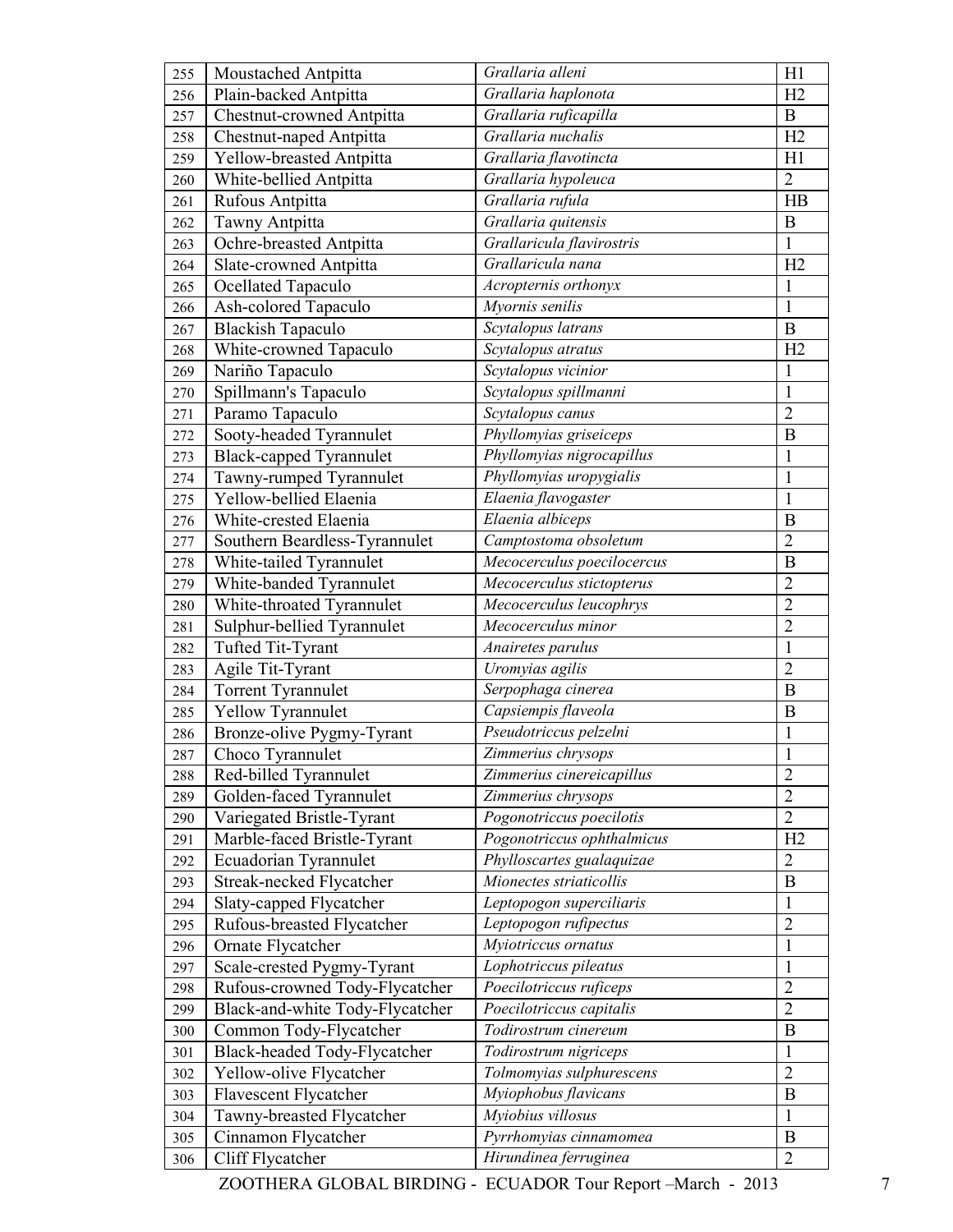| 307 | Acadian Flycatcher               | Empidonax virescens                | $\mathbf{1}$   |
|-----|----------------------------------|------------------------------------|----------------|
| 308 | Olive-sided Flycatcher           | Contopus cooperi                   | $\overline{2}$ |
| 309 | Smoke-colored Pewee              | Contopus fumigatus                 | B              |
| 310 | Western Wood-Pewee               | Contopus sordidulus                | B              |
| 311 | Eastern Wood-Pewee               | Contopus virens                    | $\overline{2}$ |
| 312 | <b>Black Phoebe</b>              | Sayornis nigricans                 | $\bf{B}$       |
| 313 | Vermilion Flycatcher             | Pyrocephalus rubinus               | B              |
| 314 | Plain-capped Ground-Tyrant       | Muscisaxicola alpina               | $\mathbf{1}$   |
| 315 | Black-billed Shrike-Tyrant       | Agriornis montana                  | $\mathbf{1}$   |
| 316 | Streak-throated Bush-Tyrant      | Myiotheretes striaticollis         | $\overline{2}$ |
| 317 | Masked Water-Tyrant              | Fluvicola nengeta                  | $\mathbf{1}$   |
| 318 | Yellow-bellied Chat-Tyrant       | Ochthoeca diadema                  | $\mathbf{1}$   |
| 319 | Slaty-backed Chat-Tyrant         | Ochthoeca cinnamomeiventris        | $\overline{2}$ |
| 320 | Rufous-breasted Chat-Tyrant      | Ochthoeca rufipectoralis           | B              |
| 321 | Brown-backed Chat-Tyrant         | Ochthoeca fumicolor                | $\bf{B}$       |
| 322 | Rusty-margined Flycatcher        | Myiozetetes cayanensis             | H1             |
| 323 | Social Flycatcher                | Myiozetetes similis                | $\overline{2}$ |
| 324 | Golden-crowned Flycatcher        | Myiodynastes chrysocephalus        | $\bf{B}$       |
| 325 | Boat-billed Flycatcher           | Megarynchus pitangua               | H1             |
| 326 | Tropical Kingbird                | Tyrannus melancholicus             | $\bf{B}$       |
| 327 | Dusky-capped Flycatcher          | Myiarchus tuberculifer             | B              |
| 328 | Pale-edged Flycatcher            | $\overline{My}$ iarchus cephalotes | $\overline{c}$ |
| 329 | Great Crested Flycatcher         | Myiarchus crinitus                 | $\mathbf{1}$   |
| 330 | Large-headed Flatbill            | Ramphotrigon megacephala           | $\overline{2}$ |
| 331 | Green-and-black Fruiteater       | Pipreola riefferii                 | B              |
| 332 | <b>Barred Fruiteater</b>         | Pipreola arcuata                   | H <sub>2</sub> |
| 333 | Orange-breasted Fruiteater       | Pipreola jucunda                   | $\mathbf{1}$   |
| 334 | <b>Black-chested Fruiteater</b>  | Pipreola lubomirskii               | $\overline{2}$ |
| 335 | <b>Scaled Fruiteater</b>         | Ampelioides tschudii               | $\mathbf{1}$   |
| 336 | Red-crested Cotinga              | Ampelion rubrocristatus            | B              |
| 337 | Andean Cock-of-the-rock          | Rupicola peruviana                 | B              |
| 338 | Olivaceous Piha                  | Snowornis cryptolophus             | $\mathbf{1}$   |
| 339 | Purple-throated Fruitcrow        | Querula purpurata                  | 1              |
| 340 | Golden-winged Manakin            | Masius chrysopterus                | $\mathbf{1}$   |
| 341 | Club-winged Manakin              | Machaeropterus deliciosus          | $\mathbf{1}$   |
| 342 | <b>Blue-rumped Manakin</b>       | Lepidothrix isidorei               | $\overline{2}$ |
| 343 | White-bearded Manakin            | Manacus manacus                    | $\mathbf{1}$   |
| 344 | <b>Black-crowned Tityra</b>      | Tityra inquisitor                  | $\overline{2}$ |
| 345 | Masked Tityra                    | Tityra semifasciata                | $\bf{B}$       |
| 346 | <b>Barred Becard</b>             | Pachyramphus versicolor            | 1              |
| 347 | White-winged Becard              | Pachyramphus polychopterus         | H2             |
| 348 | One-colored Becard               | Platypsaris homochrous             | 1              |
| 349 | <b>Black-billed Peppershrike</b> | Cyclarhis nigrirostris             | $\overline{2}$ |
| 350 | Slaty-capped Shrike-Vireo        | Vireolanius leucotis               | H              |
| 351 | Choco Vireo                      | Vireo masteri                      | $\mathbf{1}$   |
| 352 | Brown-capped Vireo               | Vireo leucophrys                   | B              |
| 353 | Red-eyed Vireo                   | Vireo olivaceus                    | $\overline{2}$ |
| 354 | Rufous-naped Greenlet            | Hylophilus semibrunneus            | $\overline{2}$ |
| 355 | Olivaceous Greenlet              | Hylophilus olivaceus               | $\overline{2}$ |
| 356 | Turquoise Jay                    | Cyanolyca turcosa                  | $\bf{B}$       |
| 357 | Green Jay                        | Cyanocorax yncas                   | $\overline{2}$ |
| 358 | Blue-and-white Swallow           | Notiochelidon cyanoleuca           | $\bf{B}$       |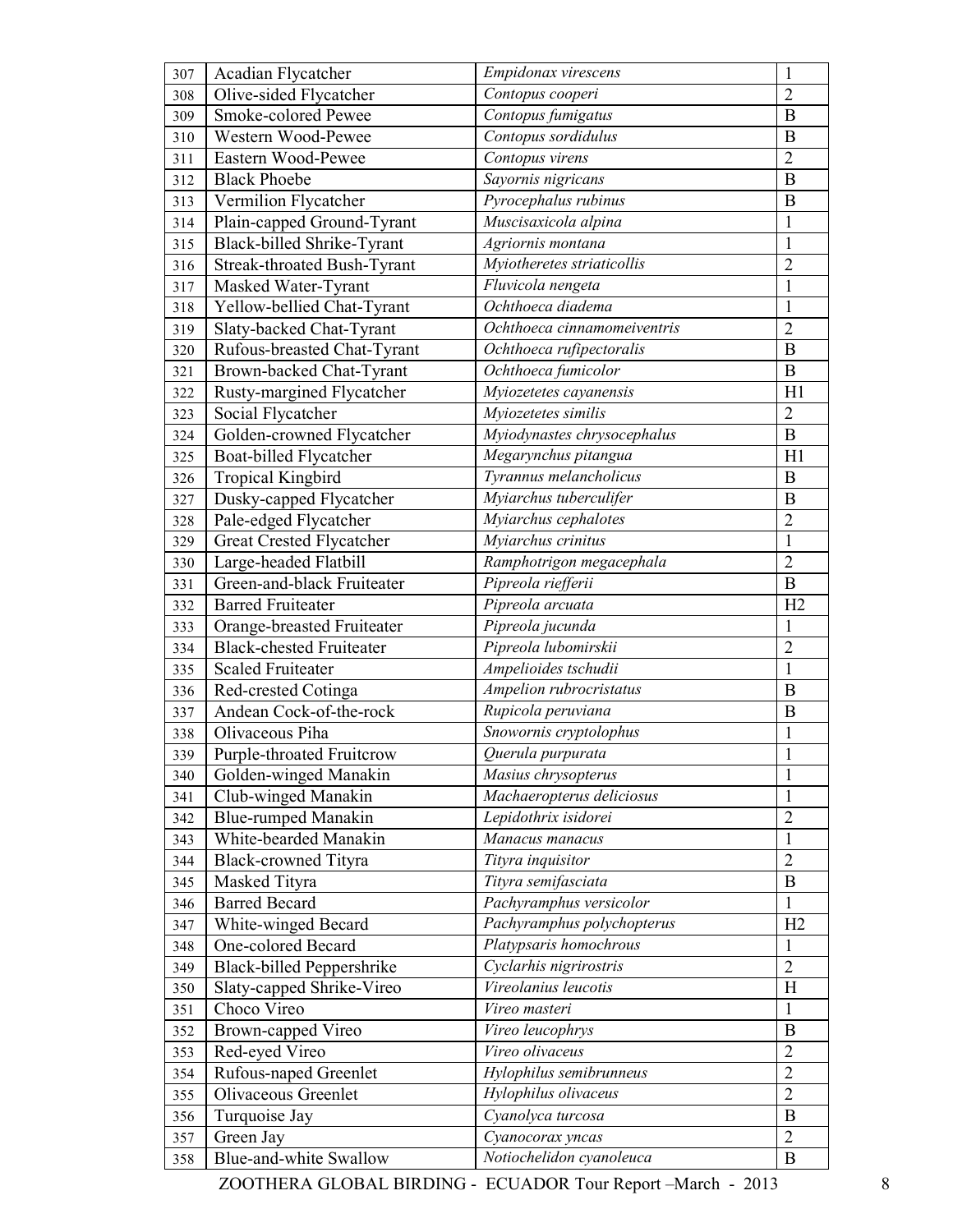| 359 | <b>Brown-bellied Swallow</b>          | Notiochelidon murina      | $\bf{B}$         |
|-----|---------------------------------------|---------------------------|------------------|
| 360 | White-thighed Swallow                 | Neochelidon tibialis      | B                |
| 361 | Southern Rough-winged Swallow         | Stelgidopteryx ruficollis | B                |
| 362 | Gray-breasted Martin                  | Progne chalybea           | $\mathbf{1}$     |
| 363 | Scaly-breasted Wren                   | Microcerculus marginatus  | H1               |
| 364 | Wing-banded Wren                      | Microcerculus bambla      | H2               |
| 365 | House Wren                            | Troglodytes aedon         | $\bf{B}$         |
| 366 | Mountain Wren                         | Troglodytes solstitialis  | B                |
| 367 | Sedge Wren                            | Cistothorus platensis     | $\overline{2}$   |
| 368 | Thrush-like Wren                      | Campylorhynchus turdinus  | $\overline{2}$   |
| 369 | Plain-tailed Wren                     | Thryothorus euophrys      | $\mathbf{1}$     |
| 370 | Whiskered Wren                        | Thryothorus mystacalis    | H1               |
| 371 | Coraya Wren                           | Thryothorus coraya        | H2               |
| 372 | Bay Wren                              | Thryothorus nigricapillus | 1                |
| 373 | Rufous Wren                           | Cinnycerthia unirufa      | $\overline{2}$   |
| 374 | Sharpe's Wren                         | Cinnycerthia olivascens   | $\mathbf{1}$     |
| 375 | Gray-breasted Wood-Wren               | Henicorhina leucophrys    | $\bf{B}$         |
| 376 | Slate-throated Gnatcatcher            | Polioptila schistaceigula | G1               |
| 377 | White-capped Dipper                   | Cinclus leucocephalus     | B                |
| 378 | Andean Solitaire                      | Myadestes ralloides       | B                |
| 379 | Slaty-backed Nightingale-Thrush       | Catharus fuscater         | $\mathbf{1}$     |
| 380 | Swainson's Thrush                     | Catharus ustulatus        | B                |
| 381 | <b>Black Solitaire</b>                | Entomodestes coracinus    | 1                |
| 382 | Pale-eyed Thrush                      | Platycichla leucops       | H2               |
| 383 | Pale-vented Thrush                    | Turdus obsoletus          | 1                |
| 384 | Ecuadorian Thrush                     | Turdus maculirostris      | $\mathbf{1}$     |
| 385 | <b>Black-billed Thrush</b>            | Turdus ignobilis          | $\overline{2}$   |
| 386 | Great Thrush                          | Turdus fuscater           | B                |
| 387 | Glossy-black Thrush                   | Turdus serranus           | $\boldsymbol{B}$ |
| 388 | <b>Tropical Mockingbird</b>           | Mimus gilvus              | 1                |
| 389 | Paramo Pipit                          | Anthus bogotensis         | $\bf{B}$         |
| 390 | Magpie Tanager                        | Cissopis leveriana        | $\overline{2}$   |
| 391 | White-capped Tanager                  | Sericossypha albocristata | $\overline{c}$   |
| 392 | <b>Black-capped Hemispingus</b>       | Hemispingus atropileus    | $\overline{2}$   |
| 393 | Superciliaried Hemispingus            | Hemispingus superciliaris | $\overline{2}$   |
| 394 | Oleaginous Hemispingus                | Hemispingus frontalis     | $\overline{2}$   |
| 395 | <b>Black-eared Hemispingus</b>        | Hemispingus melanotis     | $\overline{2}$   |
| 396 | Gray-hooded Bush Tanager              | Cnemoscopus rubrirostris  | $\overline{2}$   |
| 397 | White-lined Tanager                   | Tachyphonus rufus         | $\bf{B}$         |
| 398 | Masked Crimson Tanager                | Ramphocelus nigrogularis  | $\overline{2}$   |
| 399 | Silver-beaked Tanager                 | Ramphocelus carbo         | $\overline{2}$   |
| 400 | Flame-rumped Tanager                  | Ramphocelus icteronotus   | $\mathbf{1}$     |
| 401 | <b>Blue-gray Tanager</b>              | Thraupis episcopus        | B                |
| 402 | Palm Tanager                          | Thraupis palmarum         | $\bf{B}$         |
| 403 | <b>Blue-capped Tanager</b>            | Thraupis cyanocephala     | $\bf{B}$         |
| 404 | Blue-and-yellow Tanager               | Thraupis bonariensis      | $\overline{2}$   |
| 405 | Moss-backed Tanager                   | Bangsia edwardsi          | $\mathbf{1}$     |
| 406 | Hooded Mountain-Tanager               | Buthraupis montana        | $\overline{2}$   |
| 407 | <b>Black-chested Mountain-Tanager</b> | Buthraupis eximia         | $\overline{2}$   |
| 408 | Masked Mountain-Tanager               | Buthraupis wetmorei       | $\overline{2}$   |
| 409 | Lacrimose Mountain-Tanager            | Anisognathus lacrymosus   | $\overline{2}$   |
| 410 | Scarlet-bellied Mountain-Tanager      | Anisognathus igniventris  | $\mathbf B$      |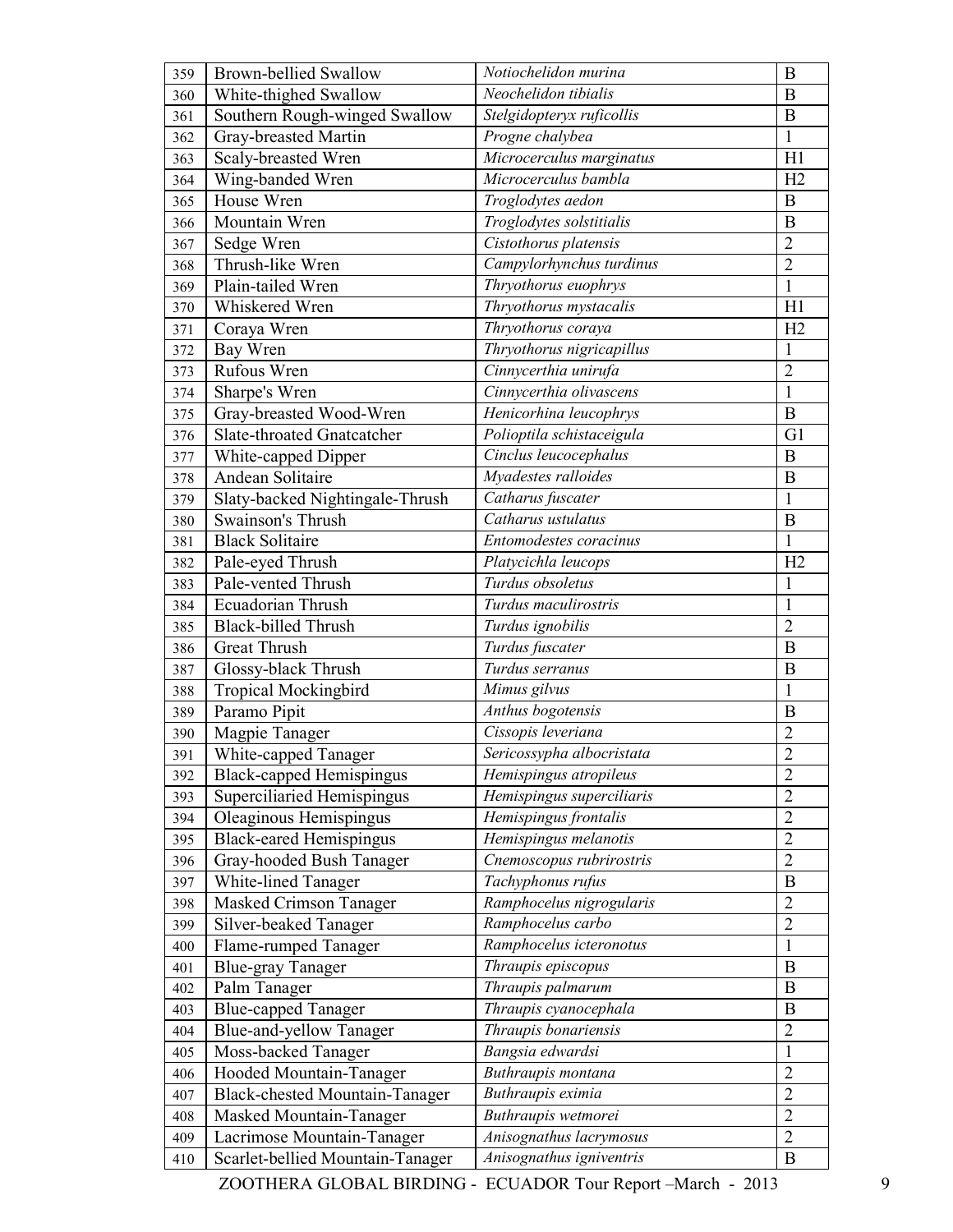| 411 | Blue-winged Mountain-Tanager          | Anisognathus somptuosus  | $\bf{B}$         |
|-----|---------------------------------------|--------------------------|------------------|
| 412 | <b>Black-chinned Mountain-Tanager</b> | Anisognathus notabilis   | 1                |
| 413 | Grass-green Tanager                   | Chlorornis riefferii     | $\mathbf B$      |
| 414 | Buff-breasted Mountain-Tanager        | Dubusia taeniata         | H2               |
| 415 | Golden-crowned Tanager                | Iridosornis rufivertex   | $\overline{2}$   |
| 416 | Fawn-breasted Tanager                 | Pipraeidea melanonota    | $\overline{2}$   |
| 417 | Glistening-green Tanager              | Chlorochrysa phoenicotis | $\mathbf{1}$     |
| 418 | Orange-eared Tanager                  | Chlorochrysa calliparaea | $\overline{2}$   |
| 419 | Golden-naped Tanager                  | Tangara ruficervix       | $\bf{B}$         |
| 420 | <b>Black-capped Tanager</b>           | Tangara heinei           | $\overline{2}$   |
| 421 | Gray-and-gold Tanager                 | Tangara palmeri          | $\mathbf{1}$     |
| 422 | Scrub Tanager                         | Tangara vitriolina       | $\overline{2}$   |
| 423 | Golden-hooded Tanager                 | Tangara larvata          | $\mathbf{1}$     |
| 424 | <b>Blue-necked Tanager</b>            | Tangara cyanicollis      | B                |
| 425 | Rufous-throated Tanager               | Tangara rufigula         | 1                |
| 426 | <b>Spotted Tanager</b>                | Tangara punctata         | $\overline{2}$   |
| 427 | <b>Blue-and-black Tanager</b>         | Tangara vassorii         | $\bf{B}$         |
| 428 | Beryl-spangled Tanager                | Tangara nigroviridis     | $\boldsymbol{B}$ |
| 429 | Metallic-green Tanager                | Tangara labradorides     | B                |
| 430 | Paradise Tanager                      | Tangara chilensis        | $\overline{2}$   |
| 431 | <b>Bay-headed Tanager</b>             | Tangara gyrola           | B                |
| 432 | Golden-eared Tanager                  | Tangara chrysotis        | $\overline{2}$   |
| 433 | Saffron-crowned Tanager               | Tangara xanthocephala    | $\overline{2}$   |
| 434 | Flame-faced Tanager                   | Tangara parzudakii       | $\bf{B}$         |
| 435 | Golden Tanager                        | Tangara arthus           | B                |
| 436 | <b>Silver-throated Tanager</b>        | Tangara icterocephala    | $\mathbf{1}$     |
| 437 | <b>Swallow Tanager</b>                | Tersina viridis          | $\mathbf{1}$     |
| 438 | <b>Black-faced Dacnis</b>             | Dacnis lineata           | $\mathbf{1}$     |
| 439 | Purple Honeycreeper                   | Cyanerpes caeruleus      | $\mathbf{1}$     |
| 440 | Green Honeycreeper                    | Chlorophanes spiza       | $\mathbf{1}$     |
| 441 | Cinereous Conebill                    | Conirostrum cinereum     | $\mathbf{1}$     |
| 442 | Blue-backed Conebill                  | Conirostrum sitticolor   | $\overline{2}$   |
| 443 | Capped Conebill                       | Conirostrum albifrons    | $\overline{c}$   |
| 444 | Giant Conebill                        | Oreomanes fraseri        | $\overline{2}$   |
| 445 | <b>Glossy Flowerpiercer</b>           | Diglossa lafresnayii     | $\overline{2}$   |
| 446 | <b>Black Flowerpiercer</b>            | Diglossa humeralis       | $\bf{B}$         |
| 447 | White-sided Flowerpiercer             | Diglossa albilatera      | $\mathbf{1}$     |
| 448 | Indigo Flowerpiercer                  | Diglossopis indigotica   | $\mathbf{1}$     |
| 449 | <b>Rusty Flowerpiercer</b>            | Diglossa sittoides       | $\bf{B}$         |
| 450 | Deep-blue Flowerpiercer               | Diglossopis glauca       | $\overline{2}$   |
| 451 | <b>Bluish Flowerpiercer</b>           | Diglossopis caerulescens | $\overline{2}$   |
| 452 | Masked Flowerpiercer                  | Diglossopis cyanea       | $\bf{B}$         |
| 453 | <b>Black-backed Bush Tanager</b>      | Urothraupis stolzmanni   | $\overline{2}$   |
| 454 | Dusky-faced Tanager                   | Mitrospingus cassinii    | $\mathbf{1}$     |
| 455 | Bananaquit                            | Coereba flaveola         | $\bf{B}$         |
| 456 | Yellow-faced Grassquit                | Tiaris olivacea          | $\mathbf{1}$     |
| 457 | Dull-colored Grassquit                | Tiaris obscura           | $\boldsymbol{B}$ |
| 458 | Slate-colored Grosbeak                | Saltator grossus         | $\overline{2}$   |
| 459 | <b>Buff-throated Saltator</b>         | Saltator maximus         | $\bf{B}$         |
| 460 | <b>Black-winged Saltator</b>          | Saltator atripennis      | $\mathbf{1}$     |
| 461 | <b>Streaked Saltator</b>              | Saltator striatipectus   | $\overline{2}$   |
| 462 | Rufous-collared Sparrow               | Zonotrichia capensis     | $\mathbf B$      |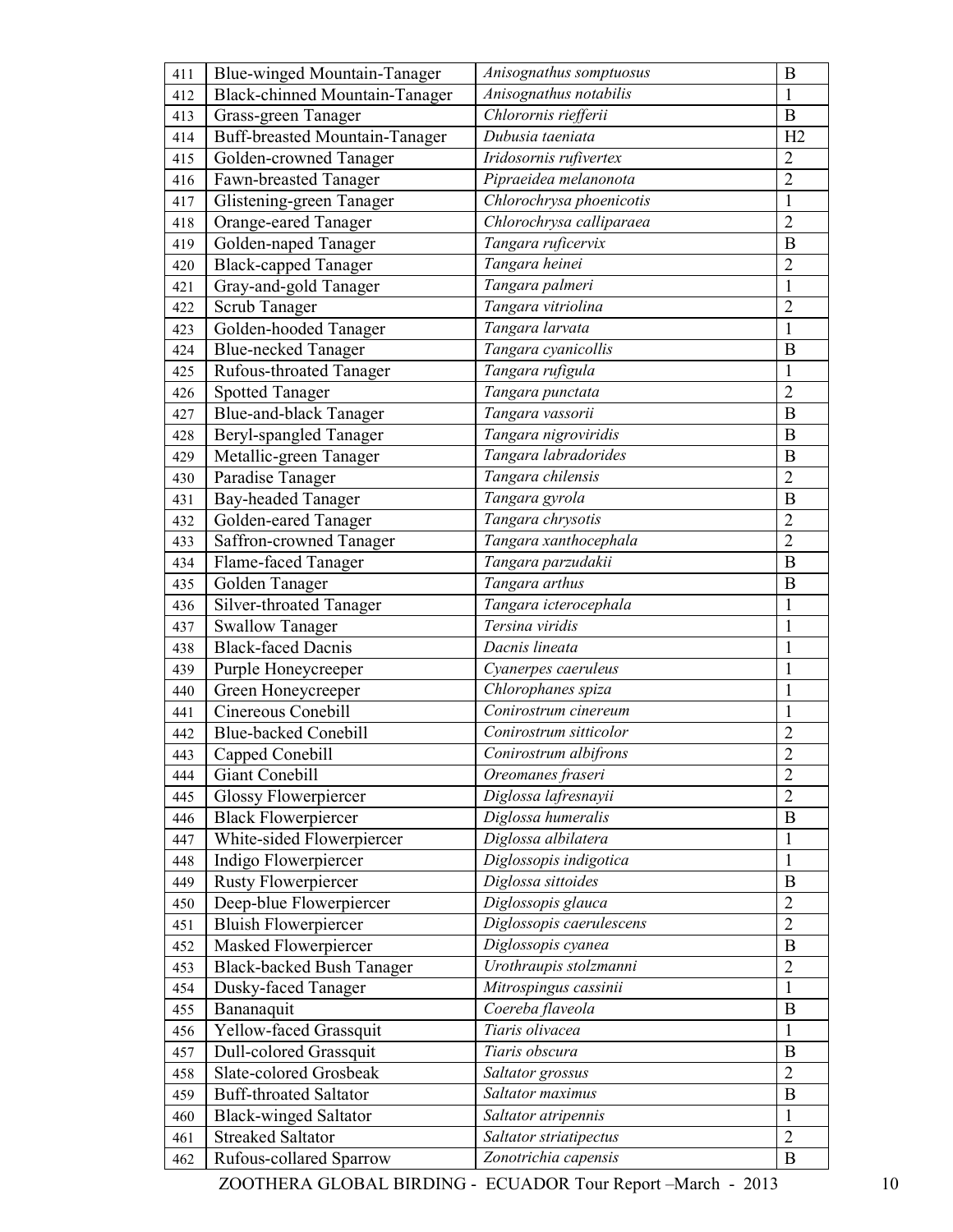| 463 | Yellow-browed Sparrow               | Ammodramus aurifrons            | $\overline{2}$   |
|-----|-------------------------------------|---------------------------------|------------------|
| 464 | Plumbeous Sierra-Finch              | Phrygilus unicolor              | B                |
| 465 | Ash-breasted Sierra-Finch           | Phrygilus plebejus              | $\mathbf{1}$     |
| 466 | <b>Grassland Yellow-Finch</b>       | Sicalis luteola                 | $\mathbf{1}$     |
| 467 | <b>Blue-black Grassquit</b>         | Volatinia jacarina              | $\mathbf{1}$     |
| 468 | Variable Seedeater                  | Sporophila corvina              | $\mathbf{1}$     |
| 469 | <b>Black-and-white Seedeater</b>    | Sporophila luctuosa             | $\mathbf{1}$     |
| 470 | Yellow-bellied Seedeater            | Sporophila nigricollis          | $\mathbf{1}$     |
| 471 | <b>Chestnut-bellied Seedeater</b>   | Sporophila castaneiventris      | $\overline{2}$   |
| 472 | Thick-billed Seed-Finch             | Oryzoborus angolensis           | $\mathbf{1}$     |
| 473 | Chestnut-bellied Seed-Finch         | Oryzoborus angolensis           | $\overline{2}$   |
| 474 | <b>Band-tailed Seedeater</b>        | Catamenia analis                | $\mathbf{1}$     |
| 475 | Plain-colored Seedeater             | Catamenia inornata              | B                |
| 476 | Paramo Seedeater                    | Catamenia homochroa             | $\overline{2}$   |
| 477 | Orange-billed Sparrow               | Arremon aurantiirostris         | $\mathbf{1}$     |
| 478 | Chestnut-capped Brush-Finch         | Buarremon brunneinuchus         | $\mathbf{1}$     |
| 479 | Stripe-headed Brush-Finch           | <b>Buarremon</b> torquatus      | $\mathbf{1}$     |
| 480 | <b>Tanager Finch</b>                | Oreothraupis arremonops         | $\mathbf{1}$     |
| 481 | Pale-naped Brush-Finch              | Atlapetes pallidinucha          | $\overline{2}$   |
| 482 | <b>Tricolored Brush-Finch</b>       | Atlapetes tricolor              | $\mathbf{1}$     |
| 483 | Yellow-breasted Brush-Finch         | Atlapetes latinuchus            | B                |
| 484 | <b>Slaty Brush-Finch</b>            | Atlapetes schistaceus           | $\overline{2}$   |
| 485 | White-winged Brush-Finch            | Atlapetes leucopterus           | $\mathbf{1}$     |
| 486 | Common Bush-Tanager                 | Chlorospingus ophthalmicus      | $\overline{2}$   |
| 487 | Dusky Bush-Tanager                  | Chlorospingus semifuscus        | $\mathbf{1}$     |
| 488 | Yellow-throated Bush-Tanager        | Chlorospingus flavigularis      | $\mathbf{1}$     |
| 489 | <b>Summer Tanager</b>               | Piranga rubra                   | B                |
| 490 | <b>Scarlet Tanager</b>              | Piranga olivacea                | $\overline{2}$   |
| 491 | Ochre-breasted Tanager              | Chlorothraupis stolzmanni       | $\mathbf{1}$     |
| 492 | Golden-bellied Grosbeak             | Pheucticus chrysogaster         | B                |
| 493 | Rose-breasted Grosbeak              | Pheucticus ludovicianus         | $\overline{2}$   |
| 494 | <b>Tropical Parula</b>              | Parula pitiayumi                | B                |
| 495 | <b>Blackpoll Warbler</b>            | Dendroica striata               | $\overline{2}$   |
| 496 | Blackburnian Warbler                | Dendroica fusca                 | B                |
| 497 | <b>Black-throated Green Warbler</b> | Dendroica virens                | $\overline{2}$   |
| 498 | Black-and-white Warbler             | Mniotilta varia                 | $\mathbf{1}$     |
| 499 | Olive-crowned Yellowthroat          | Geothlypis semiflava            | $\mathbf{1}$     |
| 500 | Canada Warbler                      | Wilsonia canadensis             | $\bf{B}$         |
| 501 | Slate-throated Redstart             | Myioborus miniatus              | $\bf{B}$         |
| 502 | <b>Spectacled Redstart</b>          | Myioborus melanocephalus        | $\boldsymbol{B}$ |
| 503 | Golden-bellied Warbler              | <b>Basileuterus chlorophrys</b> | $\mathbf{1}$     |
| 504 | <b>Black-crested Warbler</b>        | Basileuterus nigrocristatus     | $\bf{B}$         |
| 505 | Russet-crowned Warbler              | <b>Basileuterus</b> coronatus   | B                |
| 506 | Three-striped Warbler               | Basileuterus tristriatus        | $\mathbf{1}$     |
| 507 | Buff-rumped Warbler                 | Basileuterus fulvicauda         | $\mathbf{1}$     |
| 508 | Russet-backed Oropendola            | Psarocolius angustifrons        | $\overline{2}$   |
| 509 | Crested Oropendola                  | Psarocolius decumanus           | $\overline{2}$   |
| 510 | Mountain Cacique                    | Cacicus leucorhamphus           | $\overline{2}$   |
| 511 | Yellow-rumped Cacique               | Cacicus cela                    | $\overline{2}$   |
| 512 | Scarlet-rumped Cacique              | Cacicus uropygialis             | $\overline{2}$   |
| 513 | Scrub Blackbird                     | Dives warszewiczi               | $\mathbf{1}$     |
| 514 | Shiny Cowbird                       | Molothrus bonariensis           | $\overline{2}$   |